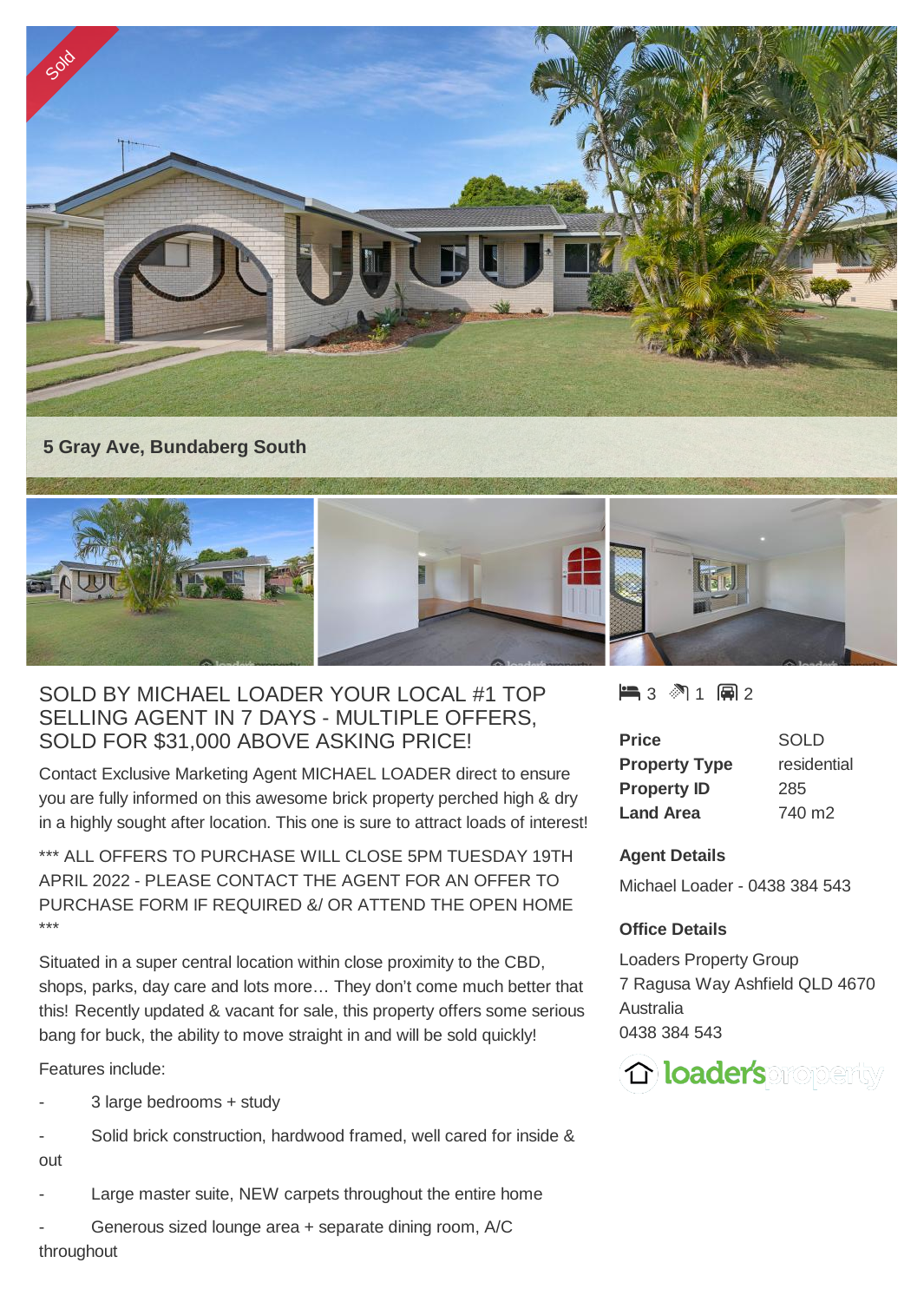HUGE rumpus / utility room ideal for the kids play room, home business, pool table etc. This space is super versatile and would suit a vast array of different uses (also could be 4th bedroom)

- Centrally located modern kitchen with plenty of bench/ cupboard space, security screens to the entire property

- Original main bathroom features shower, single vanity + separate toilet

- Recently updated interior including BRAND NEW paint & BRAND NEW carpets, absolutely ready to rent / occupy, all the hard work has been done!

NEW Led lighting, New Fans, NEW Smoke alarms to comply with 2022 QLD legislation

- DUAL attached carport,, plenty of room for an additional shed or pool if required

Spacious fully fenced 740m2 allotment with side access, 100% flood free

Front porch for the morning cuppa, tightly held area with many of the occupants of the street having lived in the home for 20+ years

- Family friendly area, close by are a variety of parks, bike track, shops & schooling

All of the hard work has been done here with fresh paint, lighting, A/C, floor coverings etc this makes a perfect home for the young couple starting out or a great high yielding investment property.

- Investors this one offers amazing value with a current rental appraisal at \$400-\$410+ per week, absolute NO BRAINER!!! DO the sums, then call me!

All the hard work is done here, just move in / rent the property out

Properties in this area are highly sought after due to their close proximity to all amenities and the CBD, they don't make blocks this in size in town anymore!

Renovated & ready, this one is sure to impress

VACANT FOR SALE PURPOSES, PRESENTED VACANT & READY FOR SALE!

You will not find better value in the current market with so much potential on offer and such great returns, be very quick! SERIOUSLY GOOD VALUE, MOTIVATED SELLER SEEKS IMMEDIATE ACTION!

GREY NOMADS, BUSY PROFESSIONALS OR FIRST HOME BUYERS WANTING A GREAT VALUE PROPERTY, THIS ONE IS FOR YOU!

IF YOU HAVE BEEN SEARCHING FOR A GREAT HOME, ON A LOVELY BLOCK IN AN EXTREMELY CENTRAL SPOT…STOP LOOKING. PRICED ON THE MONEY FOR IMMEDIATE SALE, MUST BE SOLD & AWAITING YOUR INSPECTION!

\*\*\*FOR FURTHER INFORMATION, OPEN TIMES & ADDITIONAL